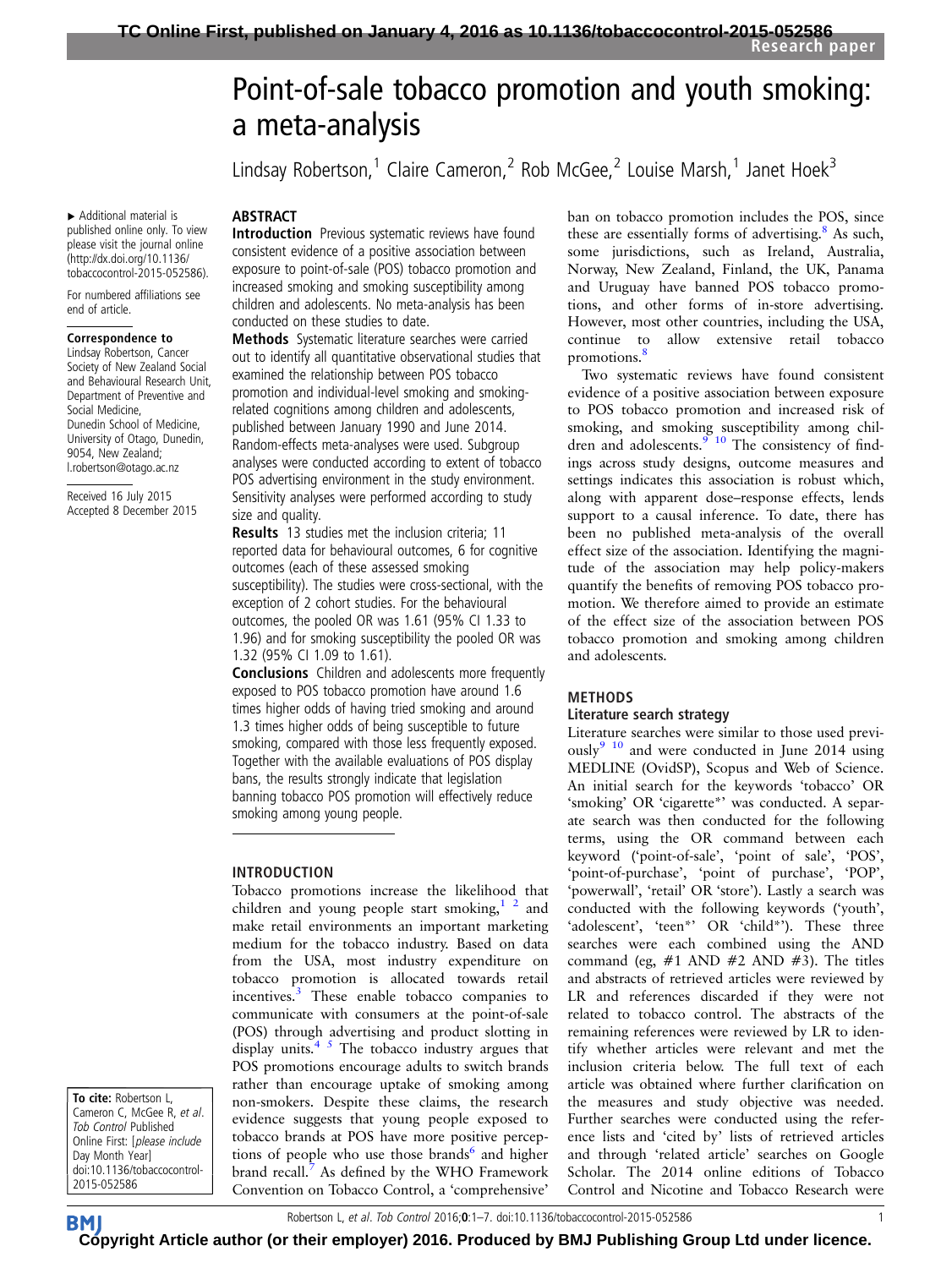scanned for relevant articles. Searches were conducted by the lead author who, with CC, independently reviewed the articles for eligibility for inclusion.

## Inclusion criteria

We included quantitative research published in a peer-reviewed journal between 1 January 1990 and 23 June 2014. Research was eligible if it included either self-reported or objective measures of exposure to POS tobacco promotion (eg, awareness of POS promotion, visits to stores where POS promotion was present or assessments of POS tobacco promotions within a specified study area). Cigarette brand awareness was included as a proxy measure for exposure to POS tobacco promotion only if it specifically related to the identification of brands in a retail setting. The inclusion criteria for outcome measures were individual-level smoking behaviour (experimentation, smoking initiation, regular smoking and cigarette purchasing behaviour) and smoking-related cognitions (eg, smoking susceptibility, cravings to smoke, perceived likelihood of future smoking, perception of peer smoking prevalence). Studies were eligible if the samples included children and adolescents aged 18 years old or younger. Only observational studies were included. We excluded experimental research as we wanted to assess naturalistic exposure to POS tobacco promotion rather than simulated exposures used in most experimental research.

Several potentially relevant articles identified during the literature search process did not meet inclusion criteria, including a study with a college student sample; $11$  studies using an exposure measure that included but was not specific to POS marketing; $^{12}$  13 studies assessing the relationship between smoking and exposure to tobacco advertising in general, $^{14}$  $^{14}$  $^{14}$  and studies investi-gating access to tobacco retailers and smoking.<sup>[15 16](#page-6-0)</sup>

## Data extraction

A data collection form<sup>[17](#page-6-0)</sup> was developed and piloted by LR and CC. Extracted data comprised: study authors, publication year, data collection year, study design (cross-sectional vs cohort), country, outcome measure, participant age group, sample size, OR and 95% CIs, whether the OR was adjusted or not, and the POS tobacco promotion context (ie, studies conducted in environments where only POS tobacco displays were permitted at the time of data collection were scored a '0'; those in environments that permitted retail tobacco promotions in addition to tobacco displays were scored a '1'). LR and CC independently extracted the required data from each article; these were subsequently compared for accuracy, and any discrepancies were resolved by discussion between LR and CC. For studies with multiple exposure measures, we prioritised more objective measures (eg, storevisiting frequency) over subjective measures (eg, attraction to POS displays), selecting these ORs for the meta-analysis. Where multiple outcome measures were reported in a single article, we prioritised smoking status (ie, being a current smoker or eversmoker) over other behavioural variables (eg, cigarettes per day, purchasing-related measures), and we prioritised smoking susceptibility among never-smokers over other cognitive variables. Where ORs were not reported, we calculated unadjusted ORs using the descriptive data provided in the article. Where an article provided multiple ORs for data collected at more than one time point, we decided a priori to use data for the most recent year. The exception to this was the cohort study that provided ORs at both 12-month and 30-month follow-ups<sup>18</sup>; we decided that the 12-month OR should be used as this estimate would be most comparable to those in the remainder of the research (since these were mostly cross-sectional studies, along

with one other 12-month cohort study). Where an article provided multiple ORs due to the use of categorical exposure data, $<sup>1</sup>$ </sup> these were combined into a single overall estimate by running a meta-analysis on the ORs and CIs presented. We called this a 'within-paper' meta-analysis and it provided a single estimate for that particular analysis. Where an article provided multiple ORs in stratified analyses, such as by geographic area or age group, these were combined to provide a single OR for the overall study. Where an article provided multiple ORs in statistical models that adjusted for different covariates, we selected the OR that had been adjusted for the greatest number of variables.

## Quality assessment

A quality score was assigned to each article as a way of assessing risk of bias; we used the Newcastle-Ottawa Quality Assessment Scale  $(NOQAS)^{20}$  $(NOQAS)^{20}$  $(NOQAS)^{20}$  for cohort studies, and a modified version for cross-sectional studies (see online supplementary file 1). Studies were awarded a maximum of two points if they controlled for the most important potential confounding factors; we deemed these to be SES and smoking by family members AND peers, since we theorised that these factors would be most likely to be associated with both the exposure and outcome. We also allowed a score of 0.5 to be given for exposure measures assessed via written self-report but that were objective (eg, storevisiting frequency) compared with the self-reported exposure measures we considered much more subjective (eg, noticing tobacco displays). This approach differentiated quality within the studies insofar as the measurement of exposure was concerned, since all studies used written self-report as means of assessing exposure. The overall scores for cohort and crosssectional studies were adjusted to give each study a total score out of 10. The lead author, LR, assigned quality scores to each study; these were then reviewed and corroborated by RM.

## Statistical analyses

Random-effects meta-analyses were performed. A random-effects model is the most appropriate model to use with meta-analyses of observational studies, as it assumes the studies are each estimating their own effect rather than a 'true' effect that a fixed-effects model would assume (and that may be more applicable to RCTs). Separate analyses were performed for the behavioural (11 studies) and the cognitive outcomes (6 studies). We conducted a subgroup analysis for the two tobacco POS advertising environments for each of those two study types. Sensitivity was examined through analysing the studies according to quality (5 or below compared with more than 5 out of 10) and study size (up to 10 000 participants, more than 10 000). Metaregression was used to determine any significant differences between the subgroups (quality and study size). Funnel plots were created to investigate the possibility of publication bias. Statistical analyses were performed using Stata V.13 (using metan and metareg commands). $21$ 

# RESULTS

## Results of literature search

The initial literature searches yielded 1121 potential articles (see online supplementary figure S1). Of these, 13 were judged to have met the inclusion criteria and were reviewed in full. These included 5 of the 10 studies on children and youth included by Paynter and Edwards,<sup>10</sup> 6 of the 9 studies included by Robertson *et al*,<sup>[9](#page-6-0)</sup> and an additional 2 studies subsequent to the search dates in the reviews (see online supplementary table S1). Eleven articles reported associations for behavioural outcomes ([table 1](#page-2-0)), and six for cognitive outcomes ([table 2\)](#page-3-0); four studies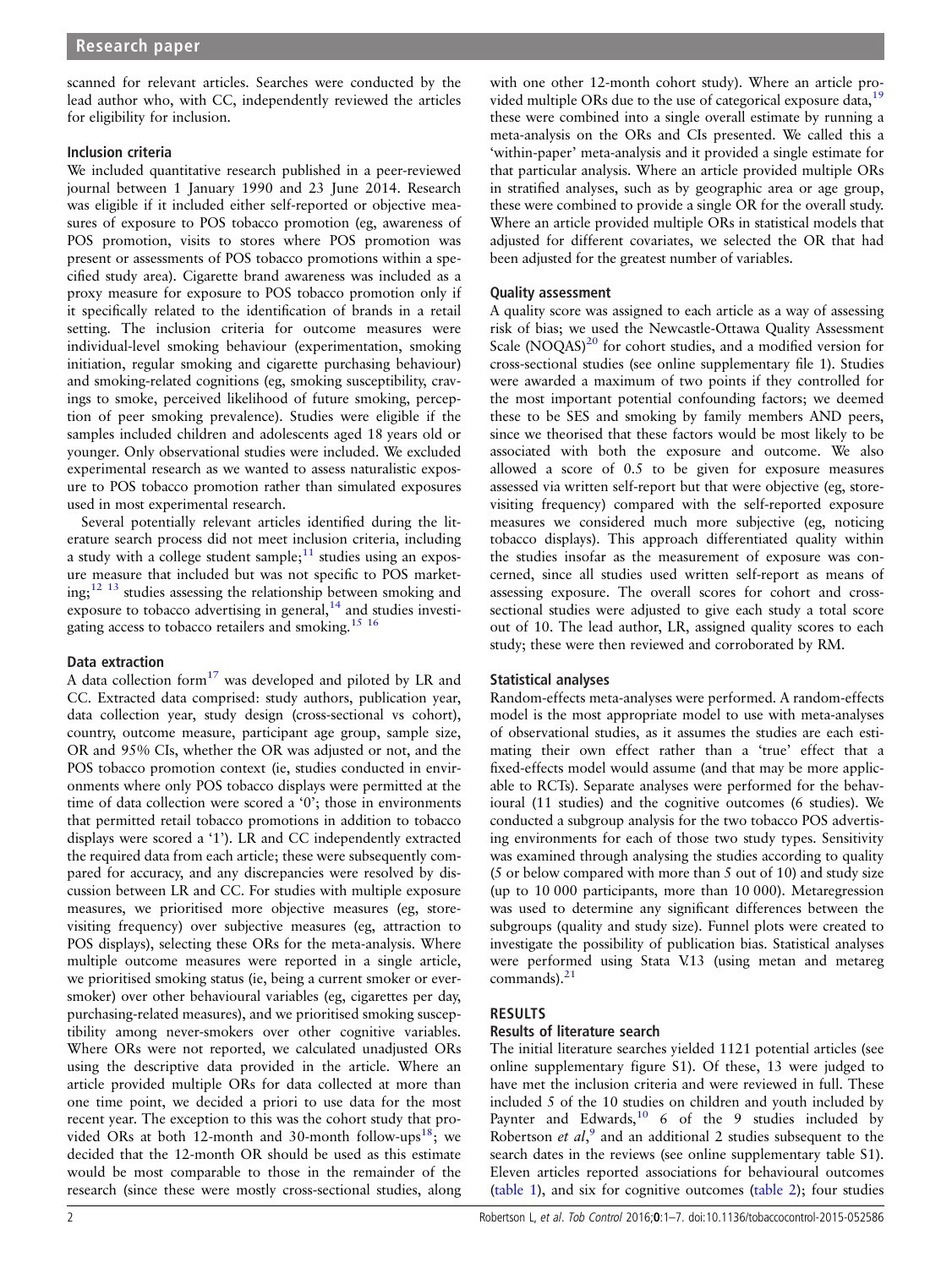<span id="page-2-0"></span>

| First author,<br>reference | Year<br>published | Year data<br>collected |                       | Country Study design  | Average<br>age of<br>sample<br>(years) | Sample<br>size | <b>Exposure</b>                                                       | Outcome                                               | Adjustments                                                                                                                                                                                                                                                            | <b>POS</b><br>context<br>score | <b>NOQAS</b><br>score (10<br>maximum) | OR (95% CI)          |
|----------------------------|-------------------|------------------------|-----------------------|-----------------------|----------------------------------------|----------------|-----------------------------------------------------------------------|-------------------------------------------------------|------------------------------------------------------------------------------------------------------------------------------------------------------------------------------------------------------------------------------------------------------------------------|--------------------------------|---------------------------------------|----------------------|
| Braverman <sup>24</sup>    | 2004              | 1995                   | Norway                | Cross-sectional 13-15 |                                        | 4065           | Self-reported recent<br>exposure to retail<br>tobacco promotion       | Smoking status<br>(daily, occasional,<br>non-smoker)  | SES; ethnicity; gender; smoking by family;<br>smoking by friends                                                                                                                                                                                                       | $\mathbf 0$                    | $\overline{2}$                        | 2.07 (1.73 to 2.49)  |
| Dauphinee <sup>25</sup>    | 2013              | 2006                   | <b>USA</b>            | Cohort:<br>12 months  | $11 - 15$                              | 1179           | Self-reported<br>store-visiting<br>frequency                          | Ever-smoking (vs<br>never-smoking)                    | Gender; ethnicity; school year; survey year;<br>school performance; unsupervised days after<br>school; risk-taking propensity; smoker at<br>home; friend who smokes                                                                                                    | $\overline{1}$                 | $\overline{7}$                        | 1.15 (1.04 to 1.27)  |
| Feighery <sup>26</sup>     | 2006              | 2003                   | <b>USA</b>            | Cross-sectional 11-14 |                                        | 2063           | Self-reported<br>store-visiting<br>frequency                          | Ever smoking (vs<br>never-smoking)                    | SES; ethnicity; gender; smoking by family;<br>smoking by friends; unsupervised time                                                                                                                                                                                    | $\overline{1}$                 | 5                                     | 2.01 (1.54 to 2.62)  |
| Henriksen <sup>27</sup>    | 2004              | 2003                   | <b>USA</b>            | Cross-sectional 11-14 |                                        | 2125           | Self-reported<br>store-visiting<br>frequency                          | Ever smoking (vs<br>never-smoking)                    | SES; ethnicity; gender; smoking by family;<br>smoking by friends; exposure to other<br>tobacco marketing                                                                                                                                                               | $\mathbf{1}$                   | 5                                     | 1.50 (1.10 to 2.10)  |
| Henriksen <sup>18</sup>    | 2010              | 2003                   | <b>USA</b>            | Cohort;<br>12 months  | $11 - 14$                              | 1182           | Self-reported<br>store-visiting<br>frequency                          | Transition from<br>never-smoking to<br>ever-smoking   | School year; gender; ethnicity; racial<br>minority; academic performance; being<br>unsupervised after school; risk-taking<br>propensity; parent smoking; sibling smoking;<br>exposure to smoking on TV/ movies;<br>perceived exposure to retail tobacco<br>advertising | $\overline{1}$                 | $\overline{7}$                        | 2.06 (1.32 to 3.21)  |
| Kim <sup>22</sup>          | 2013              | $2004 -$<br>2008       | <b>USA</b>            | Cross-sectional 9-17  |                                        | 46 894         | Mean no. of<br>cigarette adverts per<br>store at county level         | Current smoker                                        | Age; ethnicity; gender; student income;<br>school smoking prevalence; living with<br>smoker; county of residence; year of survey                                                                                                                                       | $\overline{1}$                 | 8                                     | 0.96 (0.84 to 1.10)  |
| Paynter <sup>19</sup>      | 2009              | 2007                   | <b>New</b><br>Zealand | Cross-sectional 14-15 |                                        | 27 757         | Self-reported<br>store-visiting<br>frequency                          | Current smoker                                        | Age; gender; ethnicity; peer smoking;<br>parental smoking; smoking in the home;<br>school SES                                                                                                                                                                          | $\mathbf{0}$                   | $\overline{7}$                        | 1.73 (1.19 to 2.50)  |
| Schooler <sup>28</sup>     | 1996              | 1994                   | <b>USA</b>            | Cross-sectional 13    |                                        | 571            | Self-reported<br>frequency of<br>noticing retail<br>tobacco promotion | Ever smoking                                          | <b>NA</b>                                                                                                                                                                                                                                                              | $\mathbf{1}$                   | $\overline{2}$                        | 2.98 (2.01 to 4.41)  |
| Slater <sup>23</sup>       | 2007              | 2003                   | <b>USA</b>            | Cross-sectional 14-18 |                                        | 26 301         | Observational<br>assessments of<br>tobacco promotion<br>in stores     | <b>Transition from</b><br>never-smoker to<br>'puffer' | School grade, gender, ethnicity; resides with 1<br>both parents; student income; parental<br>education; urbanisation; state-level tobacco<br>control policies; year of data collection                                                                                 |                                | 6                                     | 1.08 (1.02 to 1.14)  |
| Spanopoulos <sup>29</sup>  | 2013              | 2011                   | UK                    | Cross-sectional 11-15 |                                        | 5376           | Self-reported<br>store-visiting<br>frequency                          | Ever smoking (vs<br>never-smoking)                    | Gender; ethnicity; school year; academic<br>performance; rebelliousness; parent<br>smoking; sibling smoking; perceived peer<br>smoking prevalence; SES                                                                                                                 | $\mathbf{0}$                   | $\overline{7}$                        | 1.64 (1.14 to 2.34)  |
| Watanabe <sup>30</sup>     | 2013              | $2008 -$<br>2009       | Japan                 | Cross-sectional 15-18 |                                        | 540            | Self-reported<br>store-visiting<br>frequency                          | Current smoker                                        | Parental smoking                                                                                                                                                                                                                                                       | $\mathbf{1}$                   | $\overline{2}$                        | 6.73 (2.00 to 22.60) |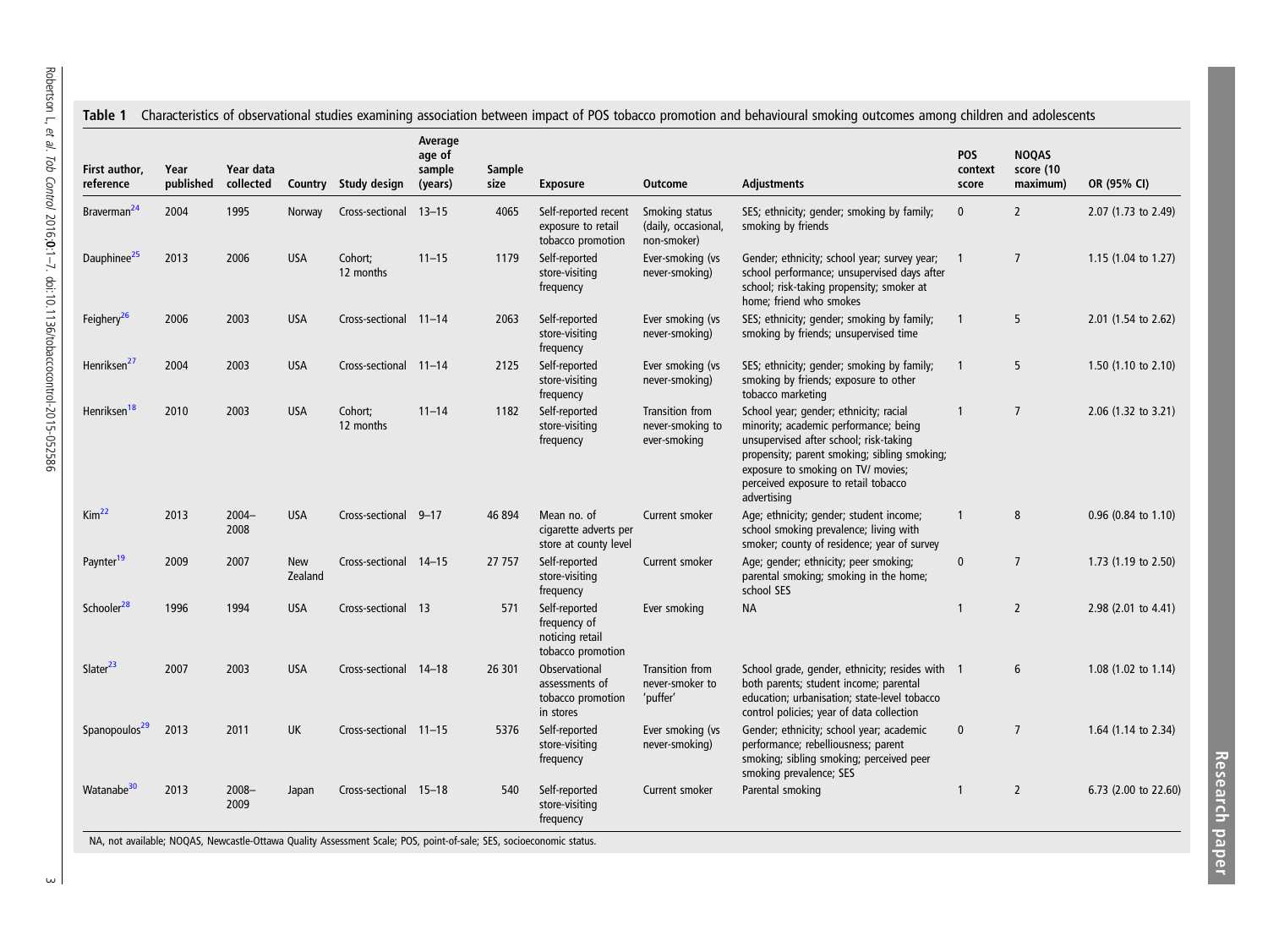| <b>First author</b>       | Year<br>published | Year data<br>collected | Country               | Study design    | Average<br>age of<br>sample<br>(years) | Sample<br>size | <b>Exposure</b>                                                       | Outcome                                             | Adjustments                                                                                                                                               | <b>POS</b><br>context<br>score | <b>NOQAS</b><br>score (10<br>maximum) | OR (95% CI)         |
|---------------------------|-------------------|------------------------|-----------------------|-----------------|----------------------------------------|----------------|-----------------------------------------------------------------------|-----------------------------------------------------|-----------------------------------------------------------------------------------------------------------------------------------------------------------|--------------------------------|---------------------------------------|---------------------|
| Dube $31$                 | 2013              | 2011                   | <b>USA</b>            | Cross-sectional | $11 - 18$                              | 3043           | Self-reported<br>exposure to retail<br>tobacco promotion              | Smoking<br>susceptibility<br>among<br>never-smokers | School grade, sex, ethnicity,<br>exposure to peer smoking,<br>exposure to smoking at home                                                                 |                                | 4                                     | 1.35 (0.88 to 2.07) |
| Feighery <sup>26</sup>    | 2006              | 2003                   | <b>USA</b>            | Cross-sectional | $11 - 14$                              | 1642           | Self-reported<br>store-visiting<br>frequency                          | Smoking<br>susceptibility<br>among<br>never-smokers | SES; ethnicity; gender; smoking by<br>family; smoking by friends;<br>unsupervised time                                                                    |                                | 5                                     | 1.25 (0.98 to 1.61) |
| Kim <sup>22</sup>         | 2013              | 2004-2008              | <b>USA</b>            | Cross-sectional | $9 - 17$                               | 42 138         | Mean number of<br>cigarette adverts per<br>store at county level      | Smoking<br>susceptibility<br>among<br>non-smokers   | Age; ethnicity; gender; student<br>income; school smoking<br>prevalence; living with smoker;<br>county of residence; year of survey                       |                                | $\overline{7}$                        | 1.03 (0.89 to 1.20) |
| Mackintosh <sup>32</sup>  | 2012              | 2008                   | UK                    | Cross-sectional | $11 - 16$                              | 905            | Self-reported<br>frequency of<br>noticing retail<br>tobacco promotion | Smoking<br>susceptibility<br>among<br>never-smokers | Age; gender; SES; sibling smoking;<br>close friend smoking; parent<br>smoking; attraction to PoS displays                                                 | $\mathbf{0}$                   | 6                                     | 1.77 (1.15 to 2.73) |
| Paynter <sup>19</sup>     | 2009              | 2007                   | <b>New</b><br>Zealand | Cross-sectional | $14 - 15$                              | 15 071         | Self-reported<br>store-visiting<br>frequency                          | Smoking<br>susceptibility<br>among<br>never-smokers | Age; gender; ethnicity; peer<br>smoking; parental smoking;<br>smoking in the home; school SES                                                             | $\bf{0}$                       | 7                                     | 1.68 (1.37 to 2.06) |
| Spanopoulos <sup>29</sup> | 2013              | 2011                   | UK                    | Cross-sectional | $11 - 15$                              | 1204           | Self-reported<br>store-visiting<br>frequency                          | Smoking<br>susceptibility<br>among<br>never-smokers | Gender; ethnicity; school year;<br>academic performance;<br>rebelliousness; parent smoking;<br>sibling smoking; perceived peer<br>smoking prevalence; SES | $\bf{0}$                       | $\overline{7}$                        | 1.20 (0.91 to 1.58) |

<span id="page-3-0"></span> $T = 11.22$ 2 Characteristics of observational studies examining association between impact of POS tobacco promotion and smoking susceptibility among children and adolescents

NOQAS, Newcastle-Ottawa Quality Assessment Scale; POS, point-of-sale; SES, socioeconomic status.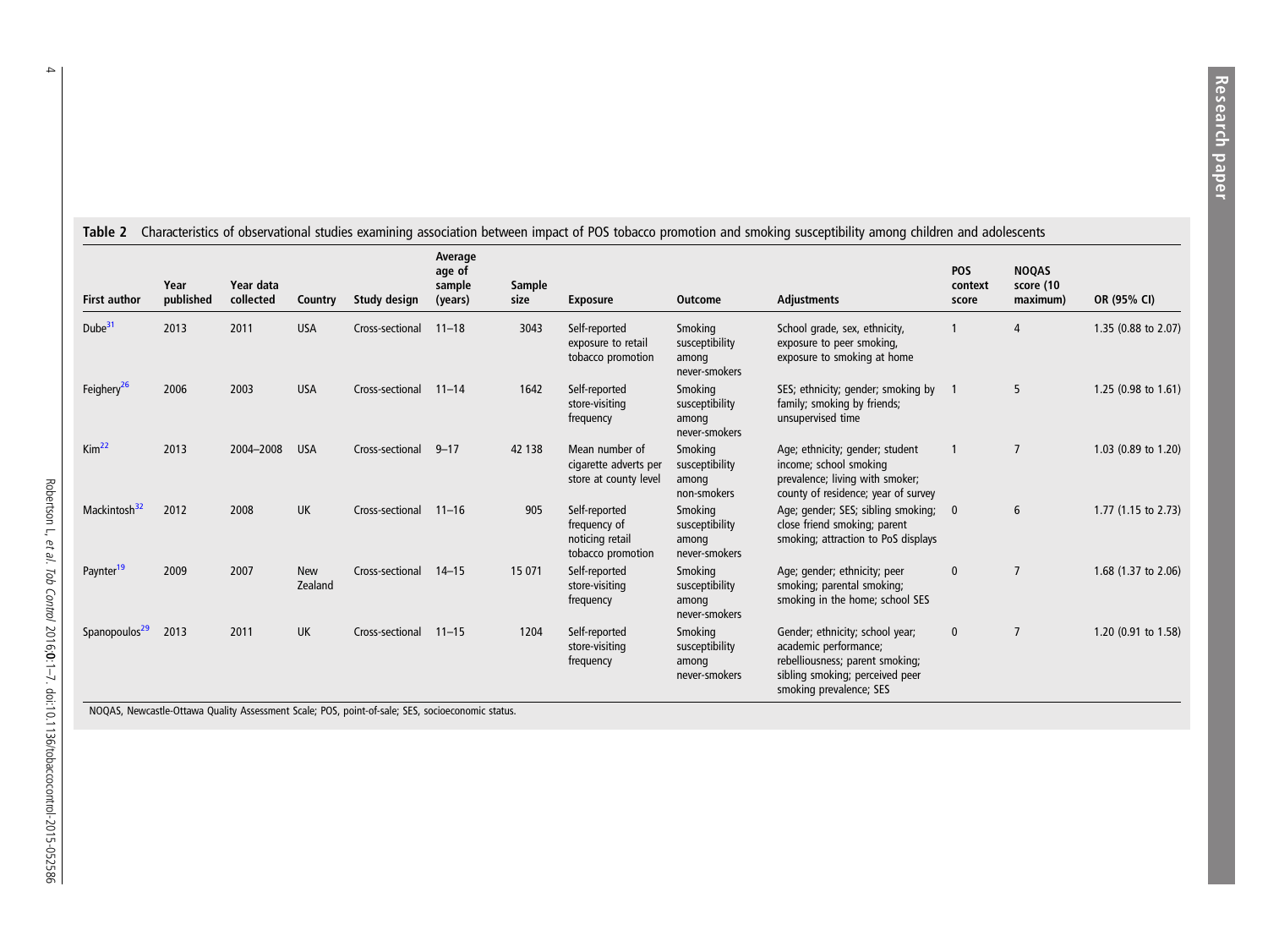reported both behavioural and cognitive outcomes. Of the studies assessing behavioural outcomes, seven examined eversmoking, whereas four used being a current smoker as an outcome. Of the studies assessing cognitive outcomes, all examined smoking susceptibility, though five used a sample of neversmokers, while one used non-smokers (hereafter, we refer to the cognitive outcomes as 'smoking susceptibility'). All studies except two<sup>[22 23](#page-6-0)</sup> used self-reported exposure measures, though seven used a more objective self-report question (ie, storevisiting frequency). Eight studies were conducted in the USA, three in Europe, one in New Zealand and one in Japan. Two were cohort studies and the remainder were cross-sectional.

## Results of meta-analysis

As shown in figure 1, for the 11 studies examining behavioural outcomes, the pooled OR was 1.61 (95% CI 1.33 to 1.96). For studies examining smoking susceptibility, the pooled OR was 1.32 (95% CI 1.09 to 1.61; fi[gure 2](#page-5-0)). Overall, there was significant heterogeneity between the studies, both in the behavioural outcome subset  $(I^2 91.3\%, p=0.000)$  and the smoking susceptibility subset  $(I^2 70.7\%, p=0.005)$ .

Subgroup analyses indicated higher ORs in 'restricted POS environment' study jurisdictions, where the only form of POS tobacco promotion was the tobacco display. For behavioural outcomes, the OR in 'restricted POS environment' jurisdictions was 1.93 (95% CI 1.66 to 2.24) compared with 1.50 (95% CI 1.23 to 1.83) for the remaining studies. Similarly for smoking susceptibility, the OR in 'restricted POS environment' jurisdictions was 1.51 (95% CI 1.18 to 1.92) compared with 1.13 (95% CI 0.97 to 1.32) for the remaining studies. Metaregression indicated that the difference in ORs between the two POS promotion environments was not statistically significant for either behavioural or smoking susceptibility studies.

Sensitivity analyses were performed by (1) comparing large studies (10 000 participants or more) with smaller studies (less

than 10 000), and (2) comparing studies that scored low on quality (5 out of 10 or below) with those that scored more highly (more than 5). Metaregression showed that there was no difference in the effects for the study size in either the behavioural or the cognitive group of studies. There was some indication (p=0.03) that the OR for higher quality studies was significantly lower than that for the lower quality studies in the behavioural group of studies: the OR for studies with a quality score of 5 or below was 2.14 (95% CI 1.68 to 2.74) compared with 1.22 (95% CI 1.06 to 1.40). There was no evidence of a similar difference in the smoking susceptibility studies. The funnel plots were asymmetrical for both the behavioural studies (see online supplementary figure S2) and smoking susceptibility studies (see online supplementary figure S3).

## **DISCUSSION**

The results of this meta-analysis indicate that the odds of having tried smoking are around 1.6 times higher for children and young people who are frequently exposed to POS tobacco promotion, compared with those who are less frequently exposed. Similarly, the odds of being susceptible to future smoking among never-smokers are approximately 1.3 times higher for children and young people frequently exposed to POS tobacco promotion, compared with those less frequently exposed.

In each study, the reported ORs were consistent in their direction. The exception was the study by Kim et  $al$ ,<sup>[22](#page-6-0)</sup> which used an ecological design, where the exposure measure was county-level estimates of POS tobacco advertising and promotions, rather than individual-level exposure. This approach may have masked individual variation in actual exposures, which, if nondifferential, would have biased the results towards the null, and may account for the non-statistically significant ORs. This may also apply to the study by Slater et  $al^{23}$  $al^{23}$  $al^{23}$  which also used a population-level exposure measure that could plausibly have contributed to an effect size lower than those reported in the



Figure 1 Forest plot of observational studies examining association between impact of point-of-sale tobacco promotion and behavioural smoking outcomes among children and adolescents (ES, effect size).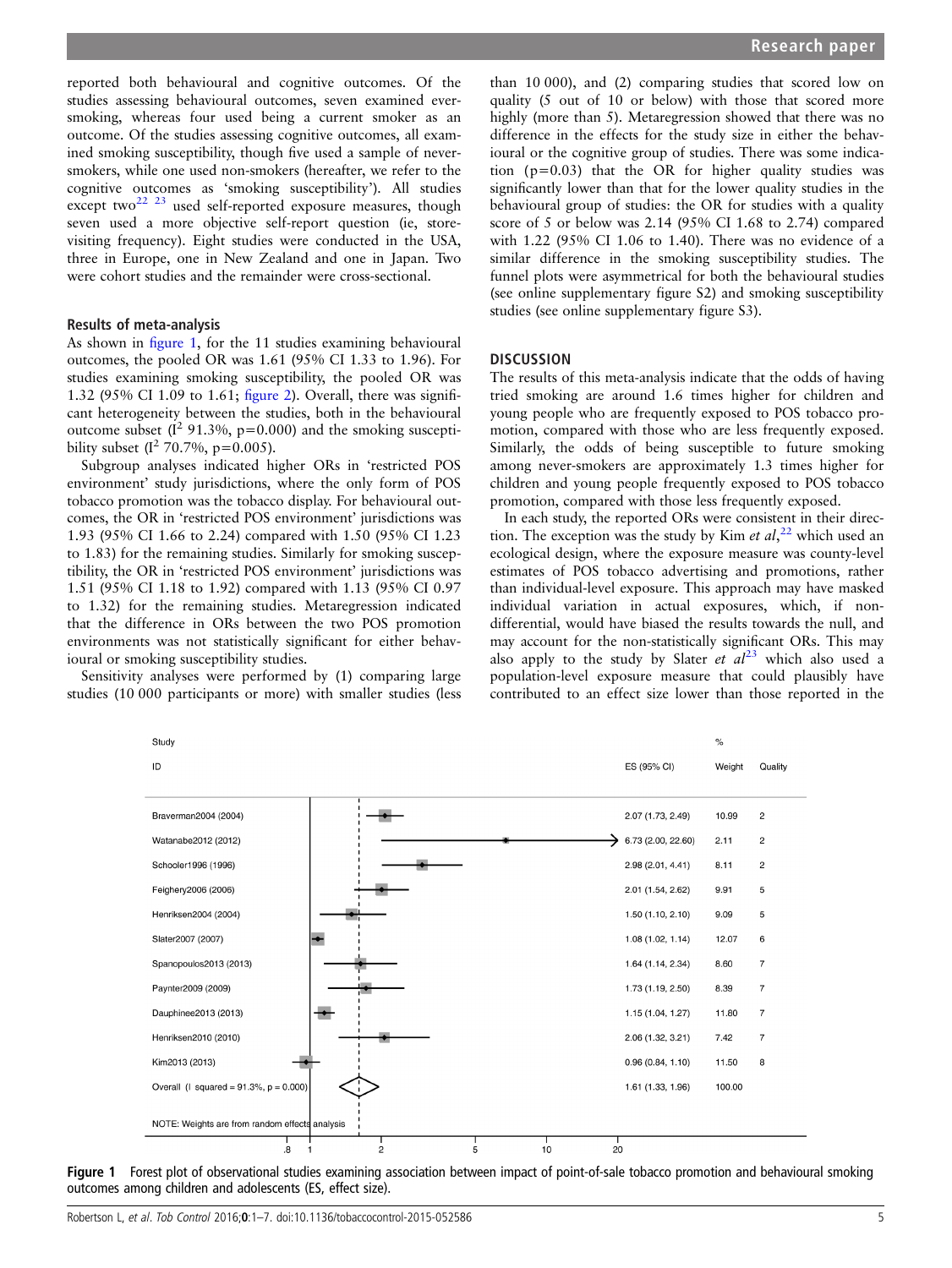<span id="page-5-0"></span>

Figure 2 Forest plot of observational studies examining association between impact of point-of-sale tobacco promotion and smoking susceptibility among children and adolescents.

other studies. While the higher quality studies show a smaller effect size for the studies using behavioural outcomes, the OR (OR 1.22, 95% CI 1.06 to 1.40) was in the same direction as the overall pooled OR, and is consistent with the inference that exposure to POS tobacco promotion is associated with higher odds of being a smoker or of having tried smoking.

Subgroup analyses indicated that there was no statistically significant difference in the effect size between jurisdictions where the only form of retail tobacco promotion is the tobacco product display and those that allowed more extensive POS tobacco promotions. This finding implies that any type of in-store tobacco advertising—whether signage, posters or the product display—is associated with increased odds of smoking and smoking susceptibility. To be effective, bans on POS tobacco promotion should therefore cover both in-store advertising, such as brand or price promotions, as well as the display unit featuring cigarette packs.

The tobacco industry previously criticised research on POS advertising for supposedly showing 'small' effect sizes.<sup>[33](#page-6-0)</sup> Yet the overall pooled ORs in this meta-analysis are comparable in size to those of other well-accepted risk factors for youth smoking. These include having a parent who smokes (OR  $1.72$ ),  $34$  and exposure to protobacco marketing and media in general (ORs 1.51–2.23). $35$  Furthermore, this industry criticism overlooks the important point that at a population-level—and particularly at a global level—small-to-moderate effect sizes accumulate to produce highly meaningful outcomes. Our findings are concerning because children and young people's exposure to POS tobacco promotion is likely to be almost universal in jurisdictions without a POS tobacco promotion ban, given the widespread availability and promotion of tobacco.<sup>[8](#page-6-0)</sup> A recent modelling study suggests that banning POS tobacco promotion in the USA would reduce smoking prevalence by approximately 16% by the year 2065, thus preventing around 630 000 smoking attributable deaths, 215 000 low birthweight infants, 140 000 preterm births and 1900 infant SIDs-related deaths in the USA. $36$ 

The main limitation to this meta-analysis is that, with the exception of two cohort studies, $18 \times 25$  the studies included were cross-sectional, thus limiting a causal inference. However, as

noted previously,<sup>[9](#page-6-0)</sup> the use of the smoking susceptibility outcome in cross-sectional studies provides greater confidence about the causal influence of POS tobacco promotion on smoking risk, compared with current smoking or ever-smoking. Being a current smoker or ever-smoker can plausibly cause more store visits or greater awareness of POS tobacco promotion; therefore, any observed associations can theoretically be explained by reverse causality. Evidence of an association between POS promotions and smoking susceptibility among never-smokers is compelling because these individuals are not smoking, which means tobacco purchasing is highly unlikely to be a cause of greater exposure to POS tobacco promotion. The relationship can plausibly only run in one direction and thus supports the conclusion that exposure to POS tobacco promotions fosters smoking susceptibility. There is a possibility that the associations observed in the studies are confounded by some uncontrolled variable. For example, it is theoretically possible that young people who frequently visit stores selling tobacco differ in some way that predisposes them to initiate smoking. We also note there is some evidence that publication bias may be present in the studies included in this meta-analysis, as indicated by the asymmetry in the funnel plots. If publication bias was present, it may have resulted in an overestimation of the pooled effect size. However, we cannot conclude this bias is present with certainty, as heterogeneity in the data is one of several other possible explanations for the asymmetry observed.

Existing research consistently demonstrates a positive association between exposure to POS tobacco promotion and youth smoking initiation and susceptibility, across countries, study designs and outcome and exposure measures. This meta-analysis indicates that exposure to POS tobacco promotion is a statistically significant risk factor for youth smoking. This finding has important public health implications, given that tobacco availability and promotion at the POS is ubiquitous in many jurisdictions. Together with evidence that newly implemented POS display bans reduce youth smoking susceptibility and denormalise smoking,[37 38](#page-6-0) our results strongly indicate that legislation banning tobacco POS promotion will effectively reduce smoking among young people.